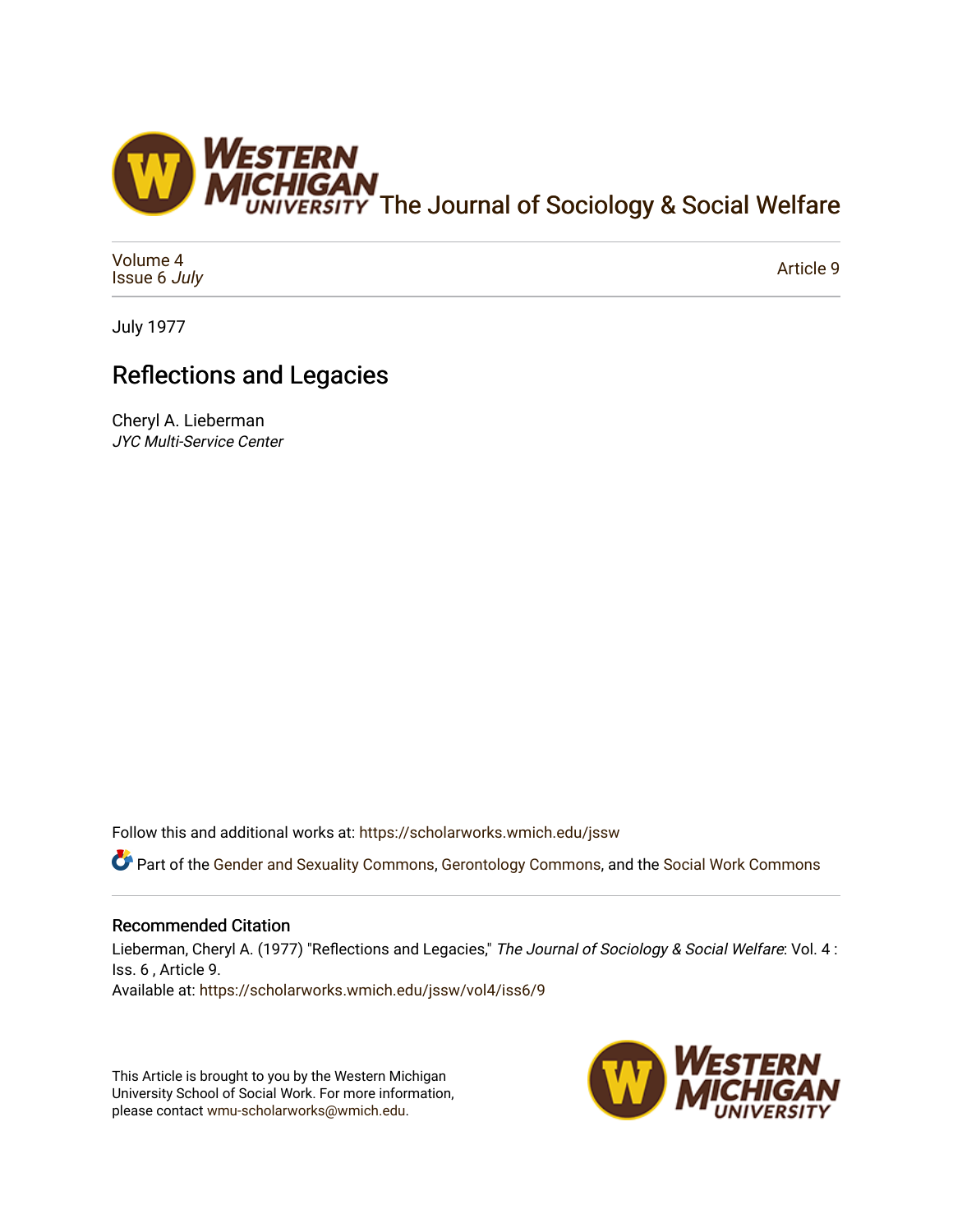#### REFLECTIONS **AND** LEGACIES

### Cheryl **A.** Lieberman, **ACSW** Director, JYC Multi-Service Center

She was propped up on a pillow, rocking in a rocking chair Looked like she might be lonely, like she maybe had words to share **. . .** Then we got to talking and soon we were the best of friends I told her about my problems, she told me how it was back then We talked about a lot of things **I** never thought she would have understood **But** that old time woman, she did real good

Jeffrey Langley and Holly Near, **Old** Time Woman, **1973.**

Adjustment to old age poses special problems. It requires an acceptance of being old and restructuring one's life around decreasing energy and body resources. **"Old** age is neither inherently miserable nor inherently sublime like every stage of life, it has problems, joys, fears, and potentials."1 What is it like for an older woman as she experiences physical, emotional, and social changes?

For purposes of this study, twenty-five women ranging in age from **<sup>67</sup>** through **88** were interviewed either individually, in dyads, or in groups. Each woman was presented with the same basic information: the author was interested in and doing a study about what it means to be an older woman. They were asked to comment on body image, feelings, community changes, relationship patterns with friends and spouse, and any other experiences both positive and negative in their past, present, or future as they anticipate it.

**Why** were these women willing to share intimate feelings with a relative stranger? I believe this willingness to share can be understood in the context of Dr. Robert Butler's life review concept; an approach through which older people are encouraged to reflect on their lives, try to decide on what they will do with the rest of their lives, and pass on legacies **-** material and emotional - to the next generation. It is in the context of legacy that this article emerges **-** as these older women want to help younger people understand how they as older women think and feel. The key message that emerged from the interviews is that aging is personal. Excerpts from the interviews are utilized to convey the poignancy and diversity of the reflections.

**". ..** our unconscious mind knows nothing of old age; it clings to the illusion of perpetual youth."2 "I have to make a great effort to convince myself that I am at present as old as those who seemed to me so ancient when **I** was young."3

Note. The author wishes to thank Ellyn Sue Lieberman, Nora Persing, Miriam Buchsbaum, and Hope Lovett for their assistance in the preparation of this article.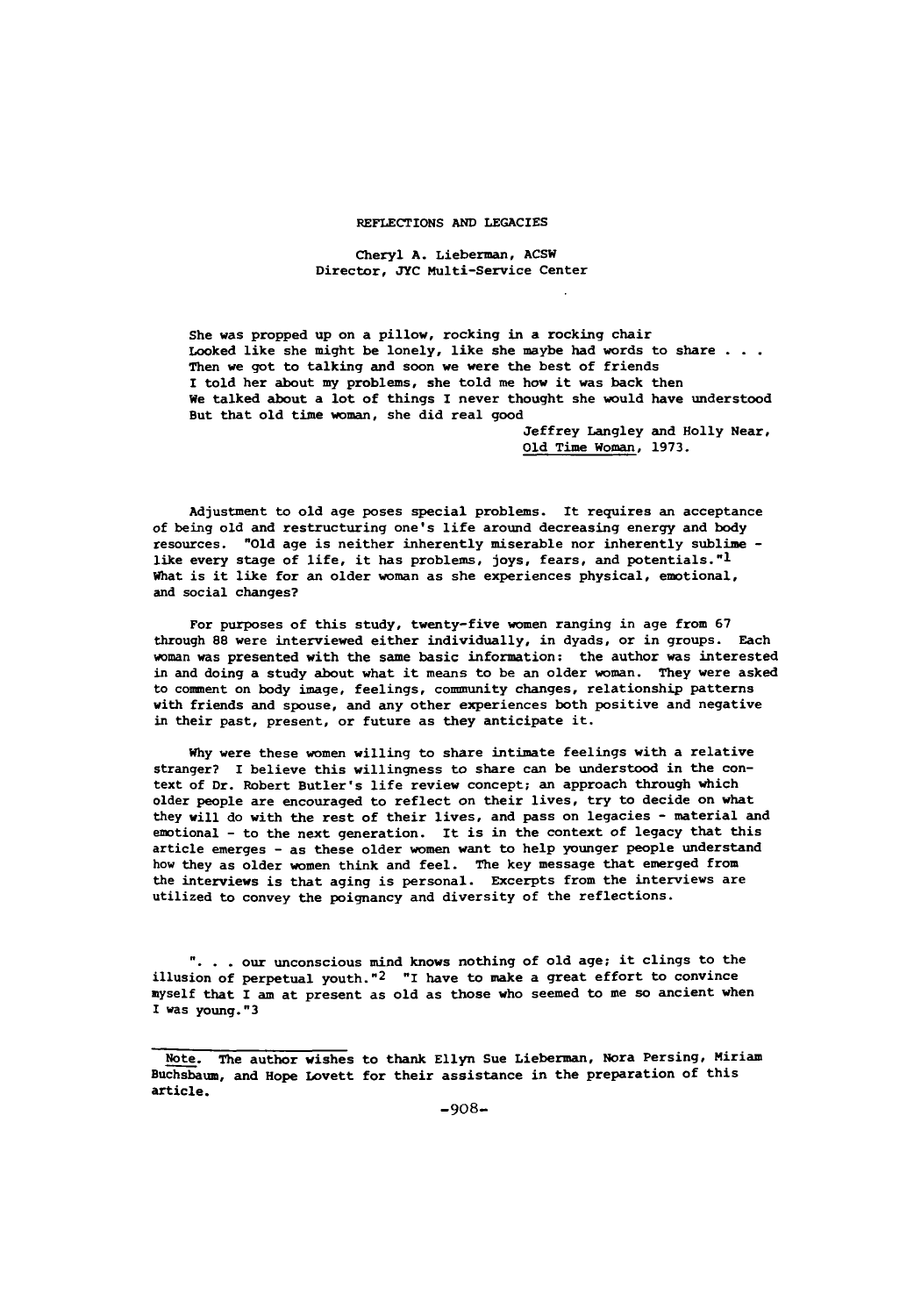How does an older woman view her past and relate it to the present **mo**ment? How is the past reconciled in the present?

- --"I don't think of myself as old. 'Act your age,' my granddaughter says to me. What does that mean? She doesn't understand that **if** I can kid myself a little maybe I can even kid the world. I like to think of myself as a person of vision not as just old."
- --"You're as young as you feel. The only time I feel old **-** and you're gonna laugh now **-** is when I look in the mirror. I feel very young, but I look in the mirror and **I** know I'm older. I always think I'm so young in my heart. I don't like to look in the mirror too much anymore."
- --"I'm not sure how I feel or if I want to tell you. What do you want me to say? I'm afraid to tell you how I feel. If I don't start talking I won't say things that might be real. I don't like to think a lot so I read or watch TV. If you don't mind that's all **I** want to say. You see I used to dream for fun **-** now I do it all the time."

Some pretend and it helps; others ignore; but, all find a way to deal with their lives. Perhaps, those who cannot, have given up, and died.

- **--"I** used to love to wear pretty shoes and pretty hats. Now **I** have to wear old lady shoes and warm woolen scarves. I see the young girls and I hate **-** no envy **-** them. **I** used to be pretty, too! I'm not anymore but sometimes I pretend **I** am."
- --"I sometimes think of myself the way I was at **30** even though I'm **80.** I look in the mirror and I'm not sure I see myself. **I** loved being **30. I** had dreams. **I** can't believe **I** look like my grandmother used to look to me **-** old and wrinkled. So I don't look in the mirror so much anymore."

 $\bullet$  $\bullet$  $\bullet$ 

"We try to picture what we are through the vision that others have **ofus. .4**

--"Young people push past me like I don't exist. They have no respect. 'Move, you old bag!' Is that a way to talk to me! No respect. If any child ever talked to an adult when I was growing up like that, he'd be punished. You ask me how do I feel about being older? Look how other people feel. How can I feel good if people keep telling me it's bad? No respect!"

Often respect shows itself in caring.

**-909-**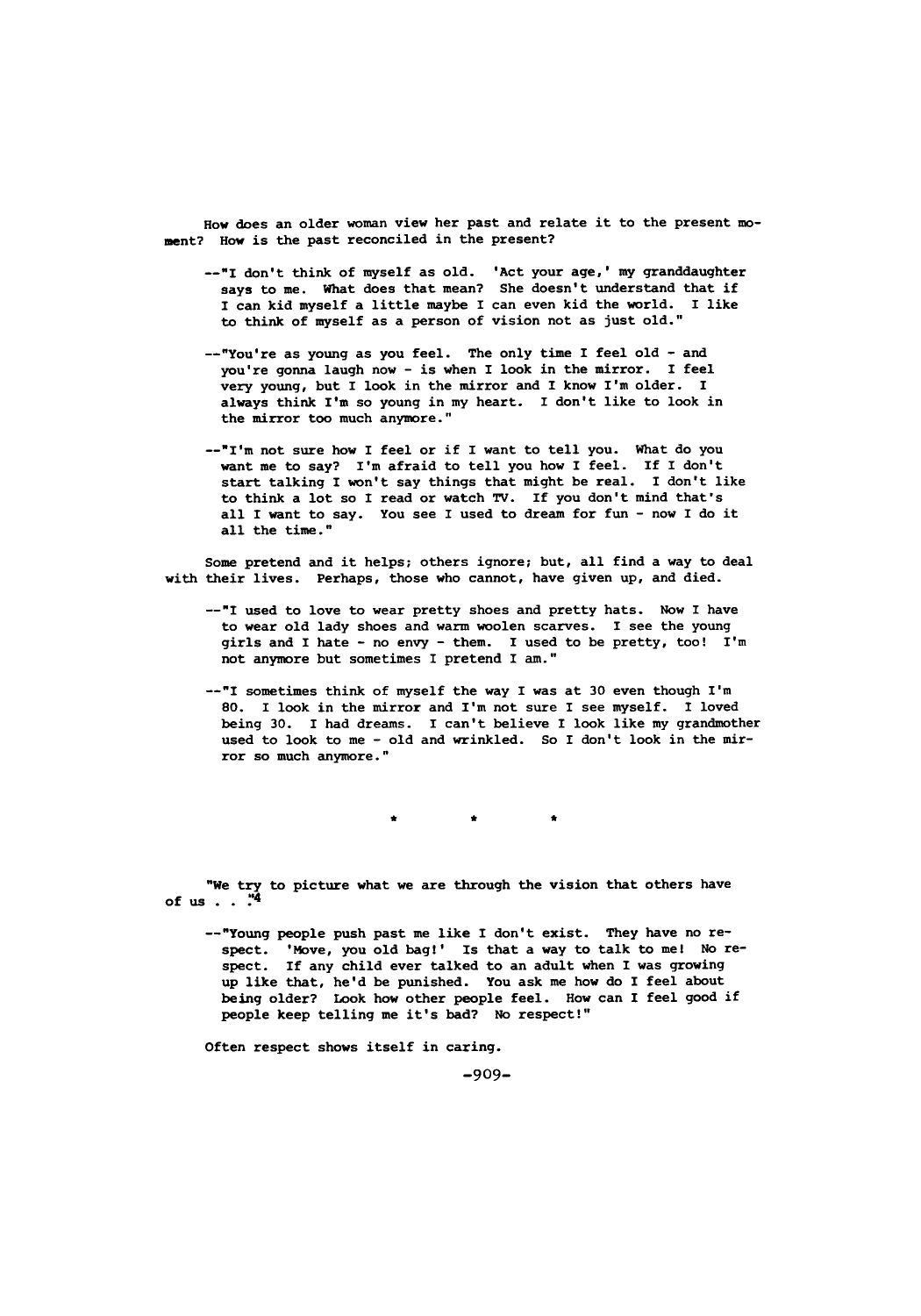- -"To be old isn't all bad but it's not so great either. People don't expect much from you but why not. I still think. I **know** how to say 'leave me alone' but I never have to. Just because I don't hear as well as **I** used to doesn't mean **I** don't have opinions. It, well I guess it hurts when no one cares."
- --"I just started to feel old. Nobody on my block knew my age. I'm **75** now **-** no wrinkles. But **I** went to a doctor this week for my medicine and he gave me up. It was just this Monday and **I** started to cry in his office. He wouldn't operate, he said, because I wouldn't survive. I cried and he said he'd give me something for my nerves. He gave me up!"
- **A** woman knows how painful labels, like old, can be.
- --"I never look in the mirror in the first place. I always think young except when somebody with tender loving care treats me too good and fragile or unthinkingly says, 'Oh, that old lady,' then I feel old and I get mad. I'm too young for it."
- --"Growing old was okay. Being called old is not okay. It sounds so ugly. I feel happy and energetic and everybody sees me as old. **I** get offered seats on buses and I'm just as capable of standing as anyone else. Where is women's lib when it comes to older women? I'm a person **-** older than **I** was 40 years ago but I'm still a person."

 $\bullet$  and  $\bullet$  and  $\bullet$ 

"Anxiety strikes us at the very core of self-esteem, it is what we feel when our existence as selves is threatened **. . .. 5**

-- "I started feeling old the day **I** could no longer have babies. I had **13** babies **-** two are now dead. **My** body gave out. Too old to have babies! My life, my reason to live, stopped. Everybody laughed at me but a part of me died when I could no longer have babies. I was 45 and have felt old and useless ever since."

Being old means adapting to new roles.

--"Here's a feeling that I've had. I don't know if anyone else has had it. **I** always felt very young as long as my parents were alive and when **I** lost **my** parents then I began to feel old. I find **I am** the oldest living member of my family **-** my father's and my mother's side. That's frightening!"

Feeling old and feeling pain and loneliness are part of the older woman's experience.

**-910-**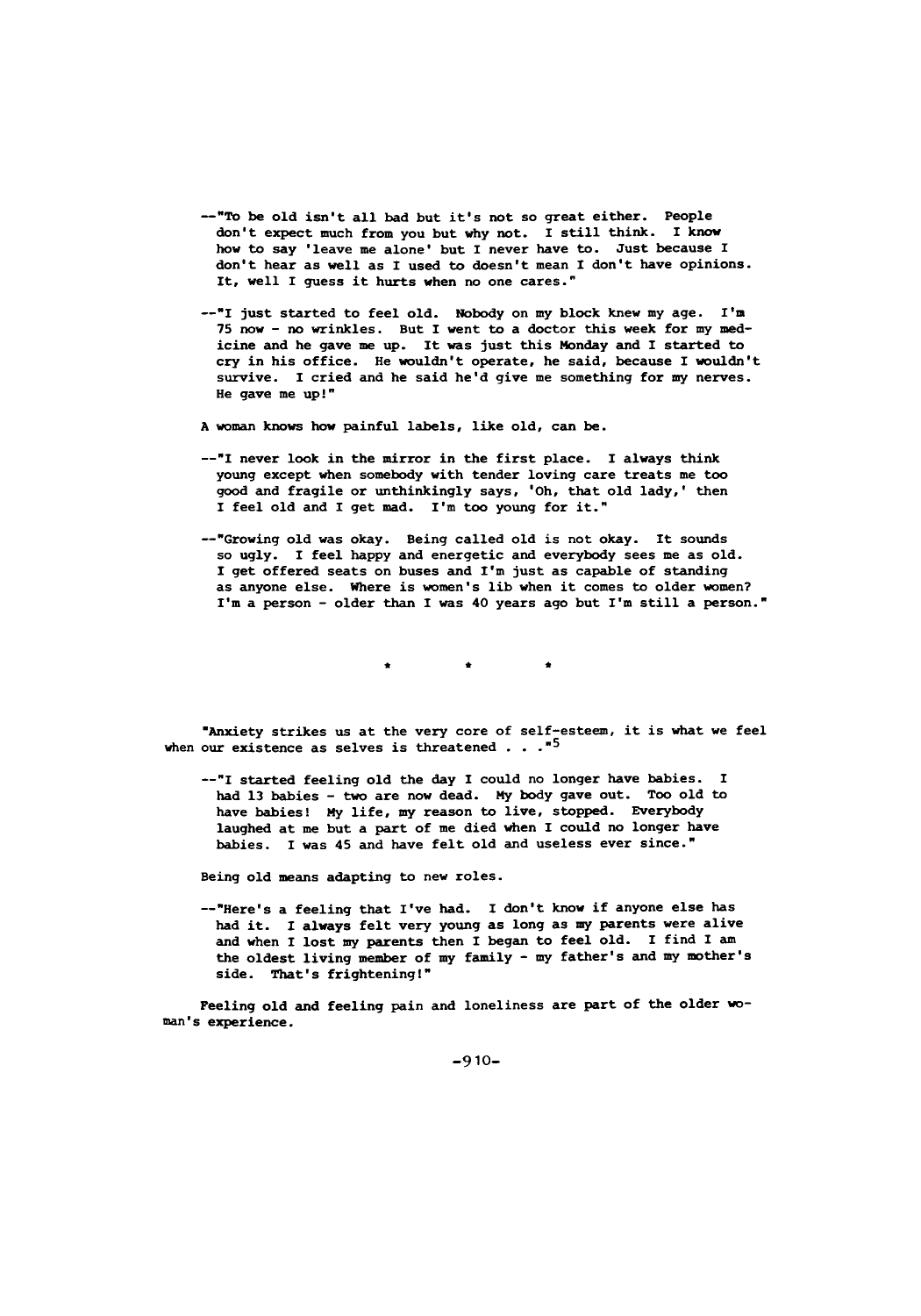- --"Being old. It's pain **-** all kinds. Pain that never goes away. Pain in my legs, my fingers, and the worst pain in my heart. Not like a heart attack but the kind you cry inside from. **All** your friends die. Enjoy old age? Not me. **I** hurt all over (tears)."
- --"When my husband was very, very bad sick, the doctor said, 'Your husband is an **old** man.' I said, 'Doctor, stop and don't you come near me anymore. What's your answer? Because he's old he can die? Please leave me alone'. He's the doctor but I told him."
- --"When my husband died I was **73. I** promised him I'd never remarry. **I** got very sick and depressed. **I** was lonely and felt trapped **by** my promise. I stopped trying to look so nice so men wouldn't come over to me. I'll pretend I'm content and look out for myself, I'd say to myself, but it hurt. I couldn't eat. I would cry. I wished **I** had never made the promise. (long pause) But one day I let go and decided **I** had to break the promise. Anyway he never asked me and I knew he'd forgive me. I had to. I was growing weaker from loneliness. **I** was dying, too. I wanted to live. I wanted to stop crying."
- **--"I** need affection. I want to reach out and hug. But who wants to hug an old lady except somebody who feels sorry for you. I need to be around people. I go to a Center for activities but the best part is when someone touches me **-** an arm on my shoulder or touching my hand. I feel all warm inside. I go home at night and there's no one to touch!"

". . . reminiscing is positively correlated with successful adaption to old age through maintenance of self-esteem, reaffirming a sense of identity, working through and mastery of personal losses, and as a means of contributing positively to their society."<sup>6</sup>

- **-- "I'll** tell you the truth. When **I** was younger, **I** was all wrapped up in my husband **-** helping him make a living and raising my family. **I** didn't think so much of myself. Now **I** am getting older and **<sup>I</sup>** don't see why younger people think older people are so fragile. They open (doors). Do they do it from their heart because they respect the older person or do they think that the older person doesn't have the strength? That's not true. I feel younger now than I did when I was young because I have more time on my hands. Since I belong here to the Senior Center, it is like my second childhood. I do more things now than **I** did when **I** was younger."
- --"I felt older the **day** my parents were killed in an automobile crash when I was 22 years old than **I** feel now **60** years later. **Old** has nothing to do with age, it has to **do** with how you feel. When **I** was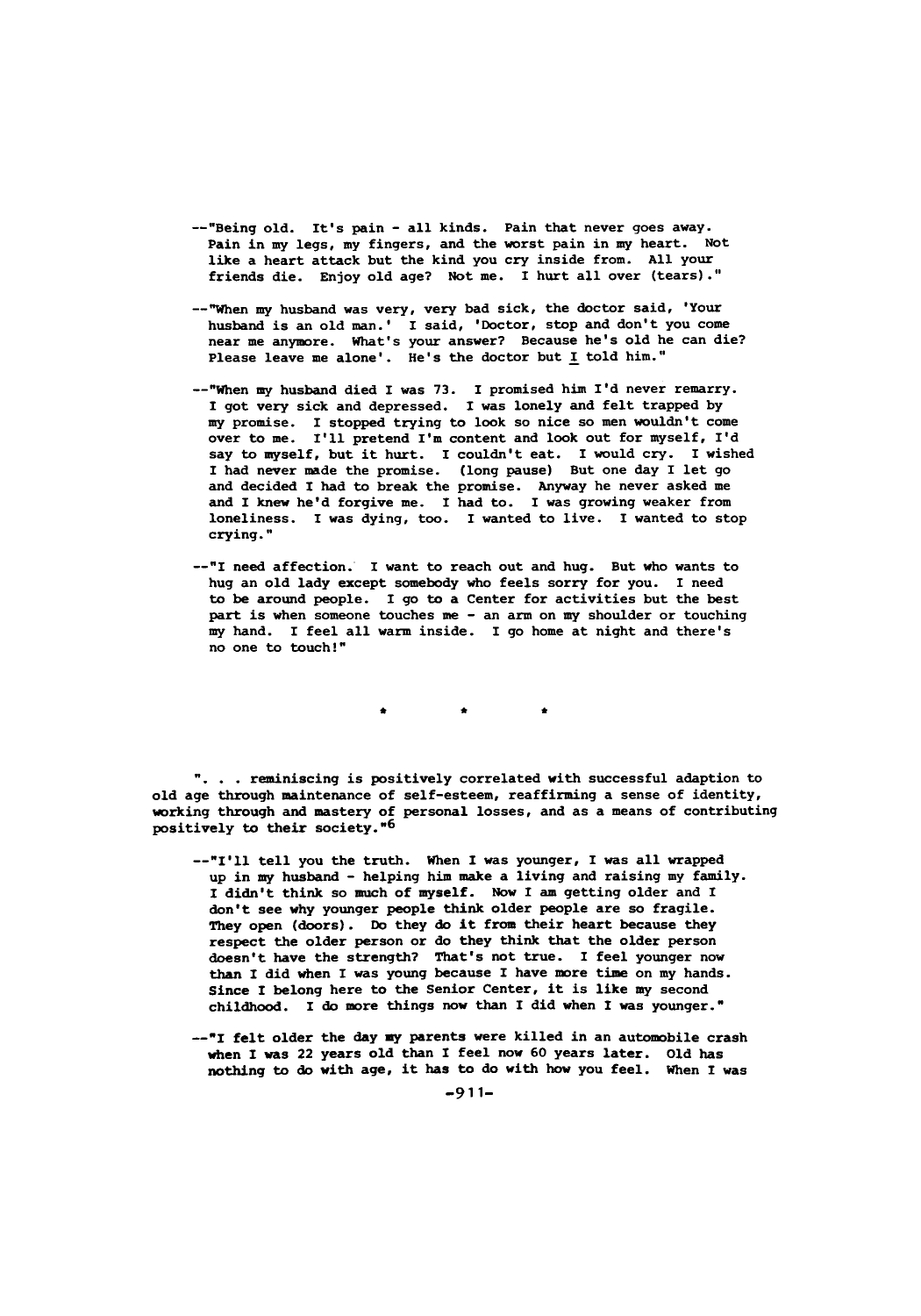22 **I** felt as though all reason to live left me. I had no hope, nothing to live for, and too much responsibility with no one to share it. Now **I** look back on my life with joy as a fulfilled woman. I feel young and alive!"

- -- "Me **-** I don't want to be young, again. I still put makeup on but my arthritis makes it harder. I'm not pretty but then I never was; but, **I** feel neat and presentable. My clothes are clean and **I** walk with my head up - with pride."
- --"I was always fat and ugly when I was younger. I haven't changed very much but all my friends have. Age didn't change me much but it changed them. I look a lot less fat and ugly now compared to my friends. I like being old!"

"For himself each man is the sole, unique subject, and we are often astonished when the common fate becomes our own . . **.,7**

- --"It's harder to be a woman when you are older. Your shoulders hurt when you put on your bra and forget the girdle! Stockings are a chore. Men have it easier. No one really cares about how they look. Even bending over to shave my legs is too hard. So it's hard for me to go out. I don't like wearing pants like you young girls do. I can't buy a dress with a back zipper. So **I** end up buying not so nice house-type dresses and I use roll-up garters and sometimes I don't wear a bra. But I never feel dressed like I used to."
- -- "Boredom. That's a problem when you're old. Not so much housework to do and no family to worry about. Can't watch those soap operas like my friends and arts and crafts I never liked. **I** can't seem to find things I want to keep doing. I wish **I** were still working. I was a good nurse and should still be working. You young people don't know what boredom is."
- -- "We have to go on with our lives. You can't help it. It can be painful. My son was in my house New Year's Eve and New Year's Day they called me, 'Come over, we need you'. I find my son dead. I lived through plenty. We still go on with our lives. We should be to each other like brothers and sisters and give each other the hope to live."

 $-912-$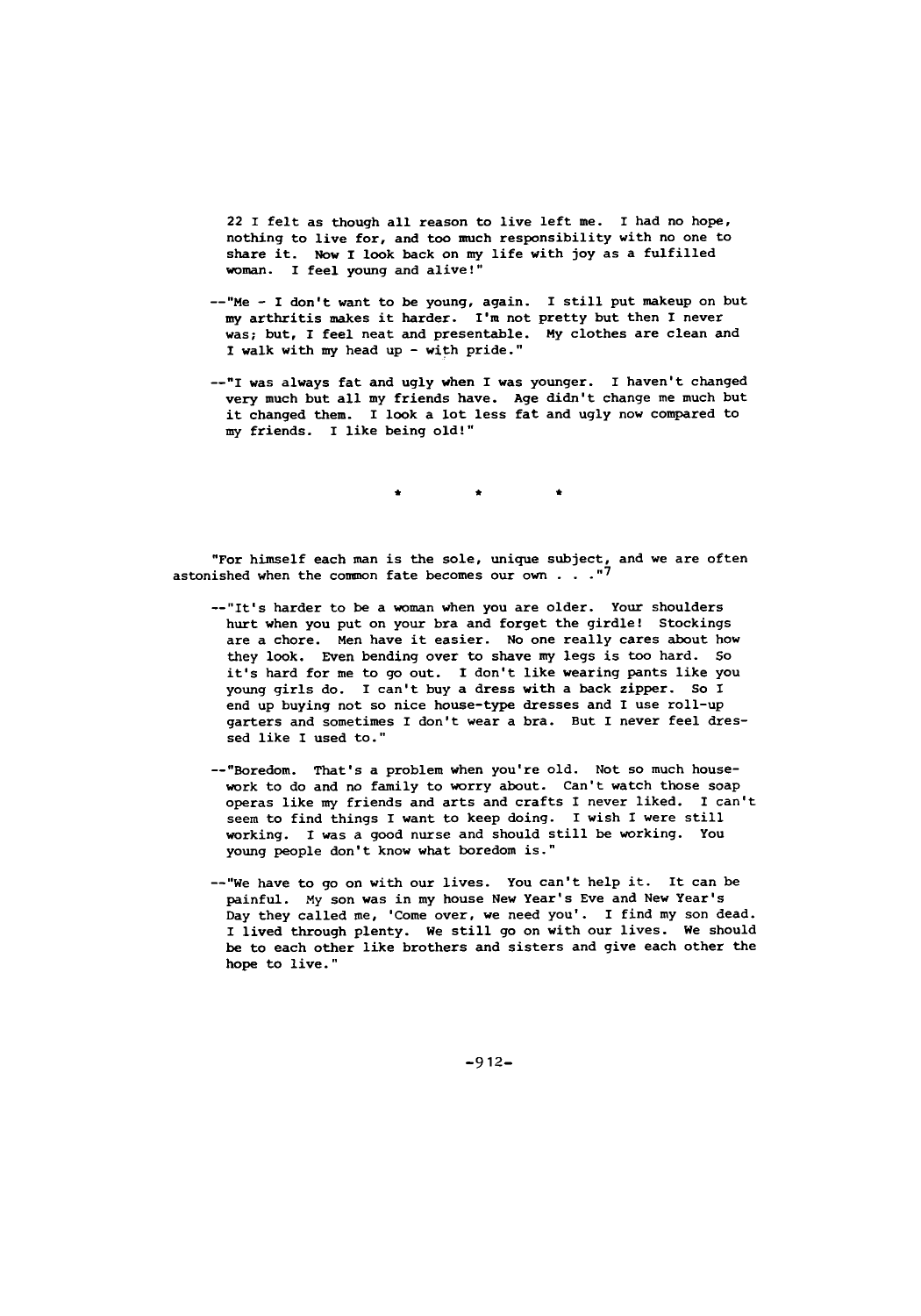"Nothing is abnormal unless you first propose the dimensions of the normal; nothing is irrational unless you have consensus as to what is rational; nothing is unreal unless you agree on the tenets of the real."<sup>8</sup>

- -- "The biggest thing that's happened to me and my husband is our love life. We still want to enjoy, you know, sex **-** but can't. When we were younger, we kept the light on. He always said looking at me helped to excite him. Now that I'm old and my body isn't as, you know, pretty I want the light off. He doesn't but **I** can't help it. I get too nervous, too tense. He can't understand me and **I** don't see why he's so uncaring. So what happens? Neither of us is happy and we can't seem to talk about it. I dread going to bed at night!"
- --"At our age you should take each day as it comes. If it's a good day, fine **-** enjoy yourself and do the best you can. You have today. Don't look for tomorrow. Tomorrow is coming anyhow. There's nothing you can do about it."
- **--"My** son **-** he's a very nice boy. He cannot support his family and his mother. He is good, he wants to but he can't. His wife won't let him **-** just lets him ask about me **-** no more. She said, 'When you give him to get married, he is no more your son'. Is true? He is my son 'til my last dayl"
- --"Since I've gotten old I have new freedom. No children bothering me. I never liked raising babies but **I** had to. Today women don't have to. Oh, don't get me wrong, **I** love my children, but I love my new freedom more. You may not like hearing this but **I** don't miss my husband either. Being old is really living. Just wait, sweety, you'll know what I mean!"

Each woman as she grows older experiences her own special changes, struggles, and joys as well as developing personal survival tactics. The more aware ness professionals can gain, the more sensitivity and genuiness can be brought to the understanding of the older woman's needs, concerns, and rights.

These quotes are **not** merely facts. They embody the flavor of the person who lived them. These **25** women shared more than words as they talked of their lives. They left legacies in the moments they shared and in the reminders to us all of our himanness and common fate.

**. . .** She said, **'If** I had not suffered, you wouldn't be wearing those jeans Being an old time woman, ain't as bad as it **seems.' . . .**